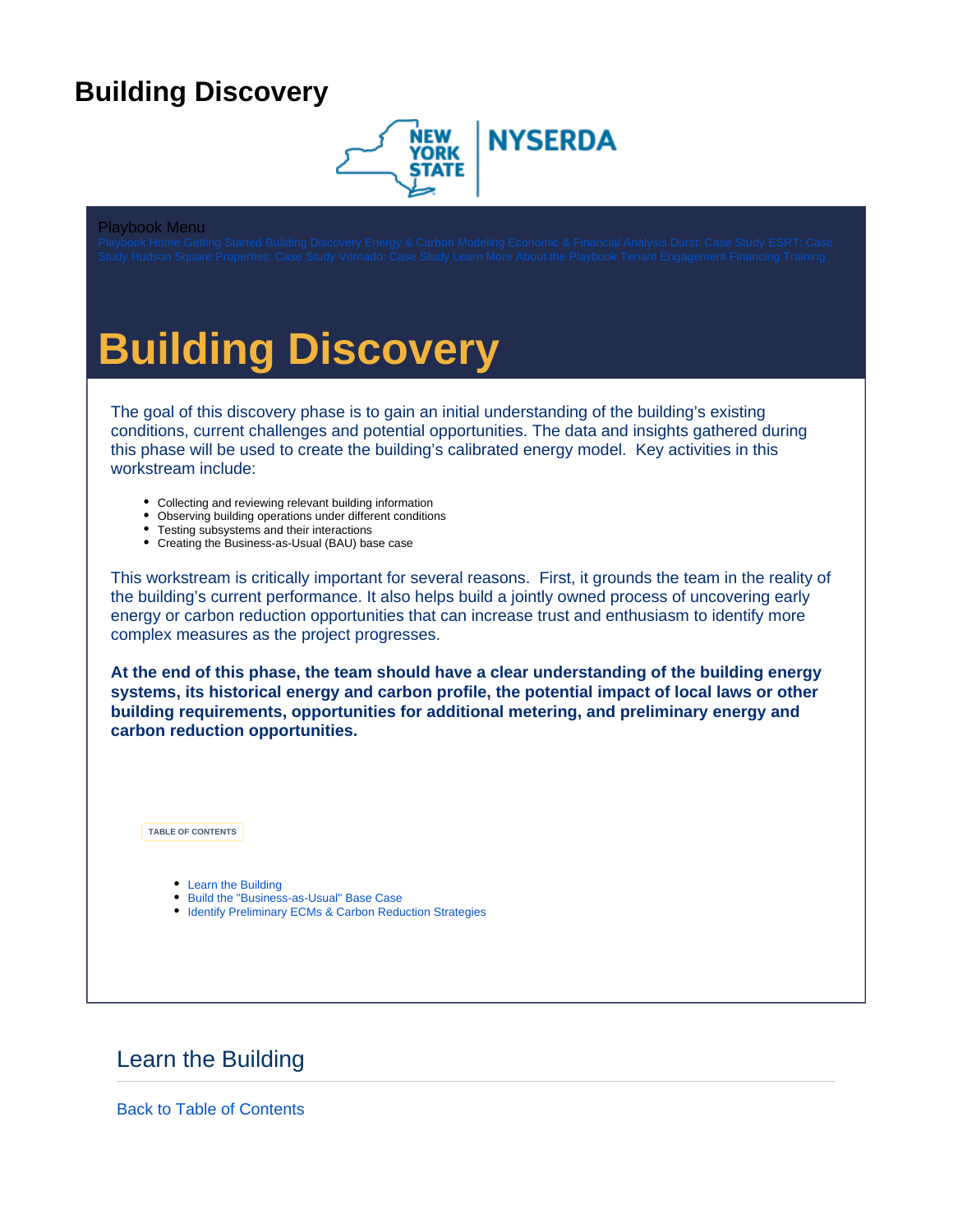This workstream provides vital information on current challenges, near and longer-term carbon reduction opportunities and the accuracy of the energy model. It also creates early wins that build momentum and trust. Getting the most out of this work requires trust-based collaboration across facilities managers, operations staff, the energy modeler, external contractors and design engineers. Engaging with tenants to get insight into what drives their loads can also be valuable to the process. Data and insights on the existing conditions of the building typically arise from four sources:

- Design documents
- Data from metered systems
- Direct observation and testing
- Building operations team feedback

Each source is important, but it is the integration across these four categories of data that leads to deep operational insights and identification of major areas of opportunity.

**INPUTS**

Getting the most out of this work requires trust-based collaboration across facilities managers, operations staff, the energy modeler, external contractors and design engineers. Engaging with tenants to get insight into what drives their loads can also be valuable to the process.

**ACTIVITIES**

**Gather Information:** In this phase, project teams should work with the building management and operations teams to collect the information shown below here in the sample Information Gathering Checklist:

| <b>Collected</b><br><b>Information</b>                                                                                                                                                                          | <b>Why is this Information Needed?</b>                                                                                                        |  |
|-----------------------------------------------------------------------------------------------------------------------------------------------------------------------------------------------------------------|-----------------------------------------------------------------------------------------------------------------------------------------------|--|
| <b>Architectur</b><br>al Drawings<br>Floor<br><b>Plans</b><br>Elevation<br><b>Drawings</b><br>• Vertical<br>Floor<br><b>Dimensio</b><br>ns<br><b>Tenant</b><br>٠<br>Fit-out<br><b>Drawings</b><br>Façade<br>Cut | Architectural drawings will be used to build the energy model geometry and<br>assign performance characteristics to exterior wall assemblies. |  |
| /Detail<br><b>Sheets</b><br>Window<br>٠<br>Cut<br>/Detail<br><b>Sheets</b>                                                                                                                                      |                                                                                                                                               |  |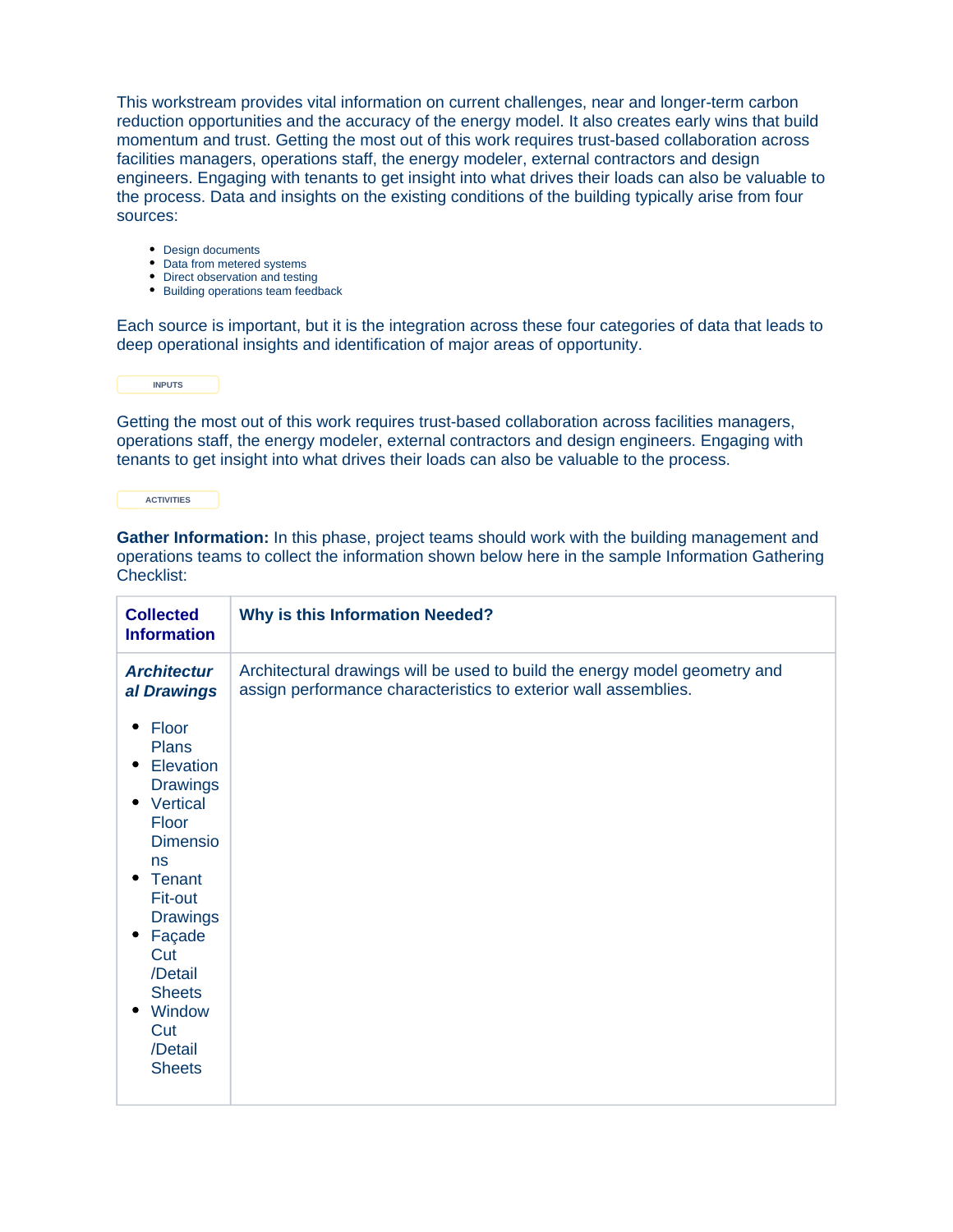| <b>Mechanical,</b><br><b>Electrical</b><br>and<br><b>Plumbing</b><br><b>Drawings</b>                                                                                                                                                                                                                                                                                                                                                                                                                                      | MEP drawings will be used to build the energy-consuming systems in the energy<br>model. These documents will also inform opportunities for equipment<br>replacements based on end of useful life and can be referenced when<br>evaluating equipment locations and available space. |
|---------------------------------------------------------------------------------------------------------------------------------------------------------------------------------------------------------------------------------------------------------------------------------------------------------------------------------------------------------------------------------------------------------------------------------------------------------------------------------------------------------------------------|------------------------------------------------------------------------------------------------------------------------------------------------------------------------------------------------------------------------------------------------------------------------------------|
| Mechanic<br>al<br><b>Schedule</b><br>S<br>Mechanic<br>٠<br>al Riser<br><b>Diagrams</b><br>$M -$<br>٠<br><b>Drawings</b><br>(Schedul<br>es) of<br><b>Retrofit</b><br>/Upgrade<br>d<br>Equipme<br>nt or a<br><b>Descripti</b><br>on of<br>Changes<br>Electrical<br>٠<br><b>Schedule</b><br>S<br><b>Electrical</b><br>٠<br><b>Riser</b><br><b>Diagrams</b><br>Lighting<br>٠<br><b>Schedule</b><br>s and<br><b>Detail</b><br><b>Sheets</b><br>Plumbing<br><b>Schedule</b><br>S<br>Plumbing<br><b>Riser</b><br><b>Diagrams</b> |                                                                                                                                                                                                                                                                                    |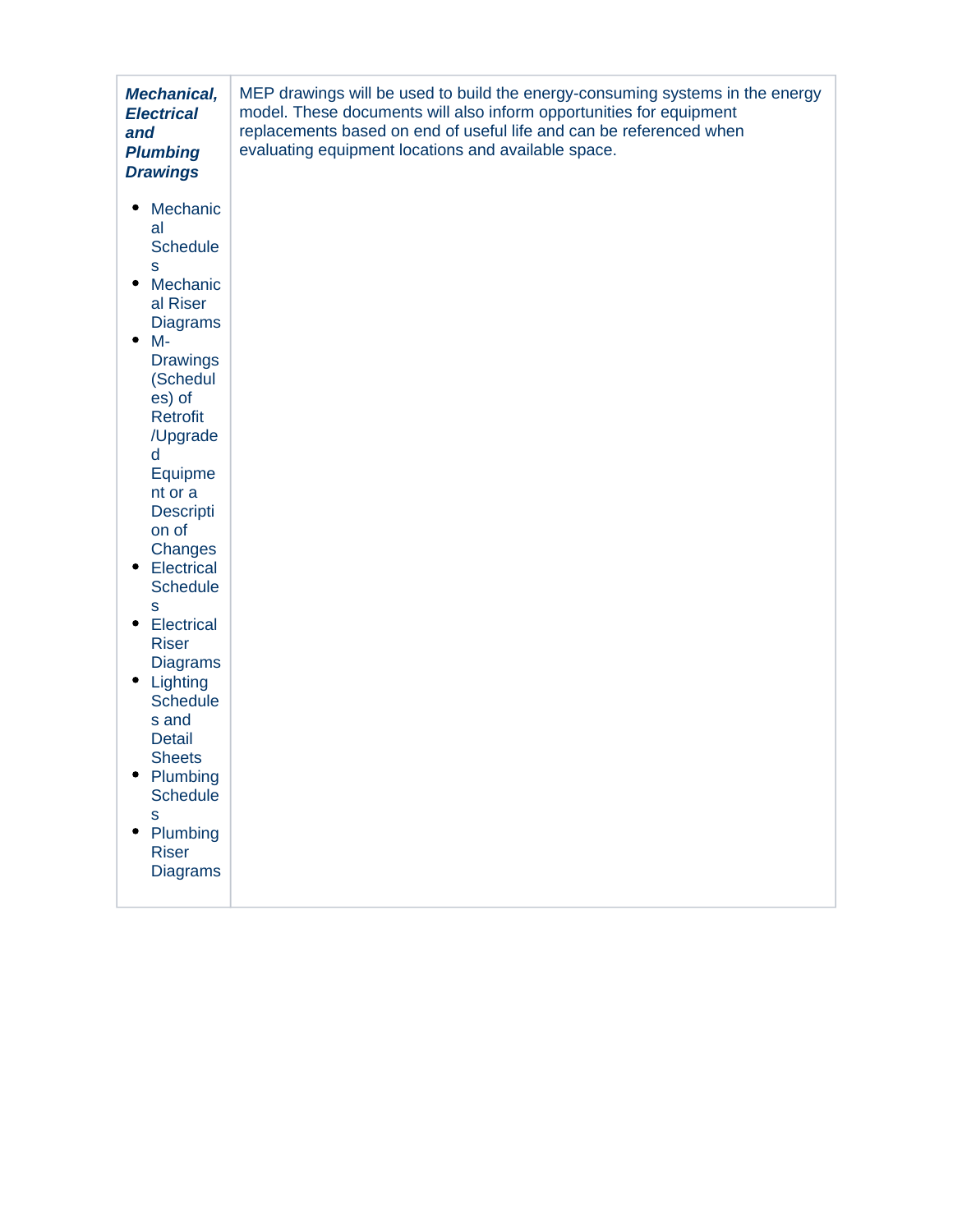| <b>Utility Data</b><br><b>Minimum</b><br>12<br>months<br>of data<br>for all<br>incoming<br>utilities<br>including<br>electricity<br>, natural<br>gas,<br>district<br>steam,<br>fuel oil.<br><b>Data</b><br>from<br>tenant<br>electrical<br>sub-<br>meters<br>(if<br>available)<br>Data<br>from<br>central<br>plant<br><b>BTU</b><br>meters<br>(if<br>available) | Building utility bills showing annual energy consumption and tariffs are required<br>to create an initial energy model. Utility bills allow the energy modeler to<br>calibrate the total energy consumption and the breakdown by fuel type, which is<br>important to track as different fuel sources have different greenhouse gas<br>emissions and associated energy costs.                                                                                                                                                                                                                                                           |
|-----------------------------------------------------------------------------------------------------------------------------------------------------------------------------------------------------------------------------------------------------------------------------------------------------------------------------------------------------------------|----------------------------------------------------------------------------------------------------------------------------------------------------------------------------------------------------------------------------------------------------------------------------------------------------------------------------------------------------------------------------------------------------------------------------------------------------------------------------------------------------------------------------------------------------------------------------------------------------------------------------------------|
| <b>BMS</b><br><b>Information</b><br>- The BMS<br>may be a<br>source for a<br>wide variety<br>of<br>operational<br>data such<br>as:                                                                                                                                                                                                                              | Historical data from the BMS can help align modeled energy use breakdowns<br>with actual operation. Collating and reviewing this data can provide insights into<br>building operations. Sometimes building operation differs from the document<br>design, standards, and even the facilities team's own understanding as system<br>modifications are made incrementally over the years. Live data can be used to<br>verify system schedules, turndown, and setpoints and drive even more accurate<br>modeling of building operations. Building management systems provide insight<br>into how the building is performing in real-time. |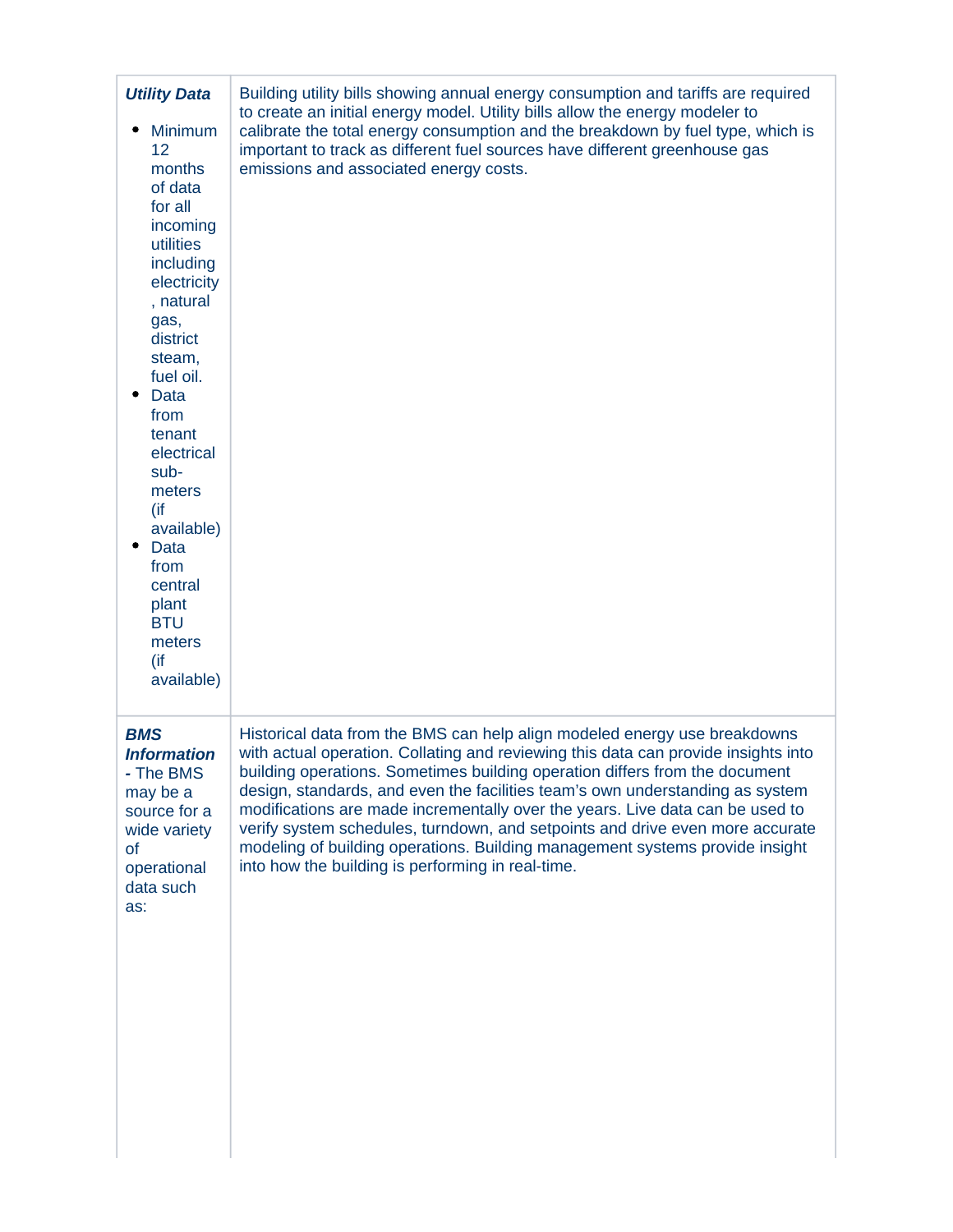- Fan run hours
- Damper and valve positions
- Air and water flow rates
- Air handling unit supply air set points
- Space temperat ure set points
- $\bullet$  Air, water and space temperat ures
- Chiller /cooling tower /boiler entering and leaving water temperat
- ures • Pump flows during peak and off-
- peak times • Fan and pump
- electrical consump tion and demand data from VFDs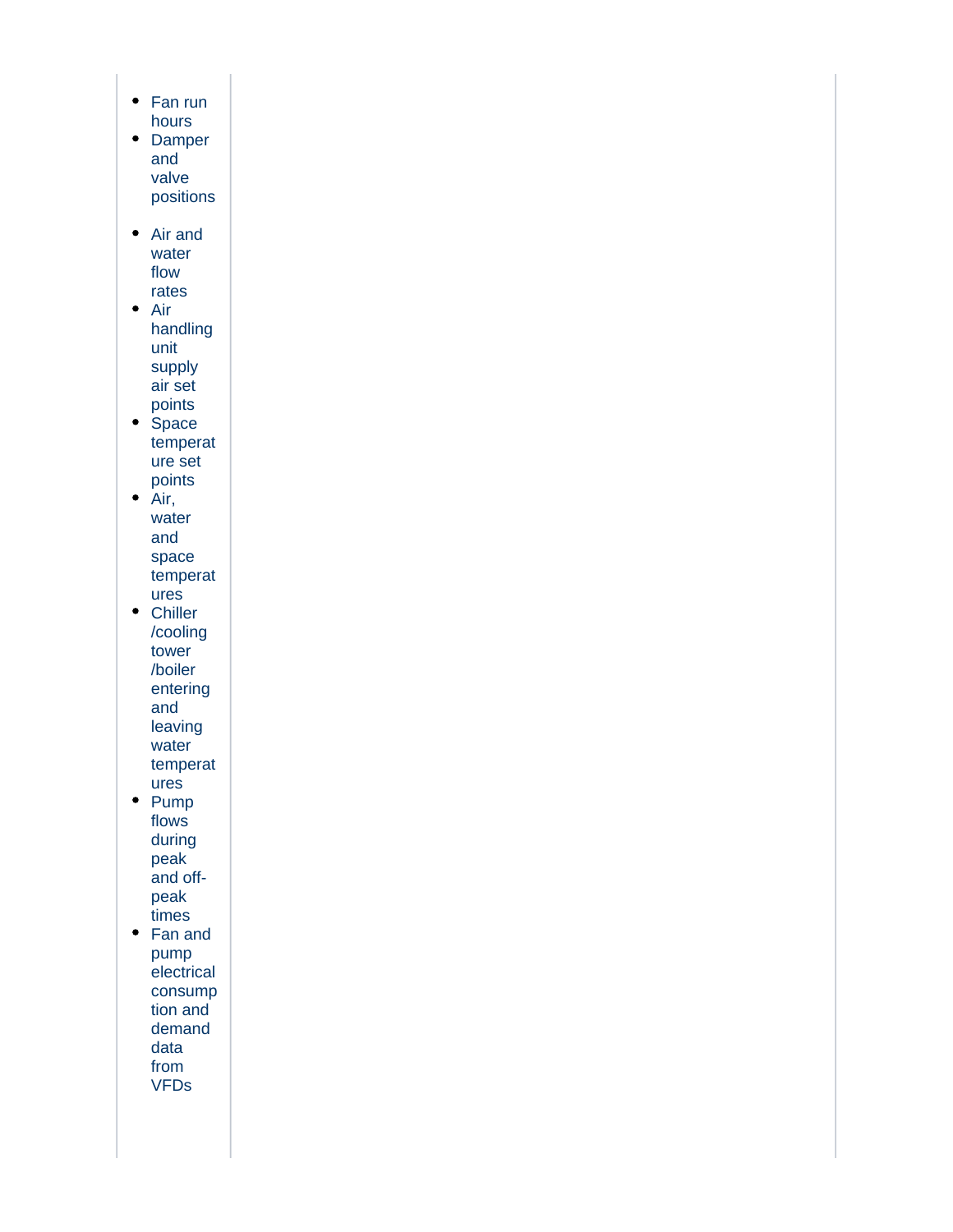| The main<br>parameters<br>to collect<br>are:                                |                                                                                                                                                                                                                                                                                                                                           |
|-----------------------------------------------------------------------------|-------------------------------------------------------------------------------------------------------------------------------------------------------------------------------------------------------------------------------------------------------------------------------------------------------------------------------------------|
| Meter<br>data<br>Equipme<br>nt hours<br>of<br>operation                     |                                                                                                                                                                                                                                                                                                                                           |
| <b>Temperat</b><br>ure<br>setpoints<br>Data<br>trends<br>Fault<br>detection |                                                                                                                                                                                                                                                                                                                                           |
| <b>System</b><br>mode<br>(manual<br>versus<br>override)                     |                                                                                                                                                                                                                                                                                                                                           |
| <b>Operator</b><br><b>Interviews</b>                                        | Information gathered from building operators can provide deep operation<br>insights, serve to develop trust, and identify areas of opportunity for<br>improvement.                                                                                                                                                                        |
| <b>Existing</b><br><b>Capital</b><br><b>Plans</b>                           | It is also important to gather data on the "business as usual" (BAU) plan for<br>future capital and operational expenditures. Doing so allows the team to<br>compare ECMs against already planned expenditures and to begin to<br>understand the sequence and timing of ECMs within the context of already-<br>planned building upgrades. |
| Lease<br><b>Turnover</b><br><b>Schedules</b>                                | Having insight into lease turnover schedules can help define opportunities for<br>engaging tenants in the low carbon retrofit process, and identifying proper<br>phasing of decarbonization solutions in tenant spaces.                                                                                                                   |

**Survey the Building**: Understanding a building's existing conditions requires time on-site. Design drawings, operator interviews, and utility data all provide valuable insight, but do not capture the nuances of how the building runs day-in and day-out. Project teams should plan to conduct an initial site walkthrough to confirm high level information about the building equipment, systems and operations strategies shortly after project kickoff. As the study unfolds, additional site visits to verify information, gain additional clarity on certain conditions, or evaluate the feasibility of implementing ECMs will be necessary. The more time the project team spends in the building, the easier it will be to reflect the building's existing conditions in the building energy model and to develop ECMs that are feasible. When walking the building, the team should evaluate the following:

- Space temperatures : does the space temperature feel too low or too high?
- Infiltration conditions: are there noticeable drafts within the space?
- Pipe trim and valving: is there proper instrumentation within the system?
- Unoccupied space conditions: is equipment running when it should be off?
- Central plant operations: is equipment running more often than it needs to be?
- Piping/duct conditions: are there noticeable leaks or inefficiencies within the distribution?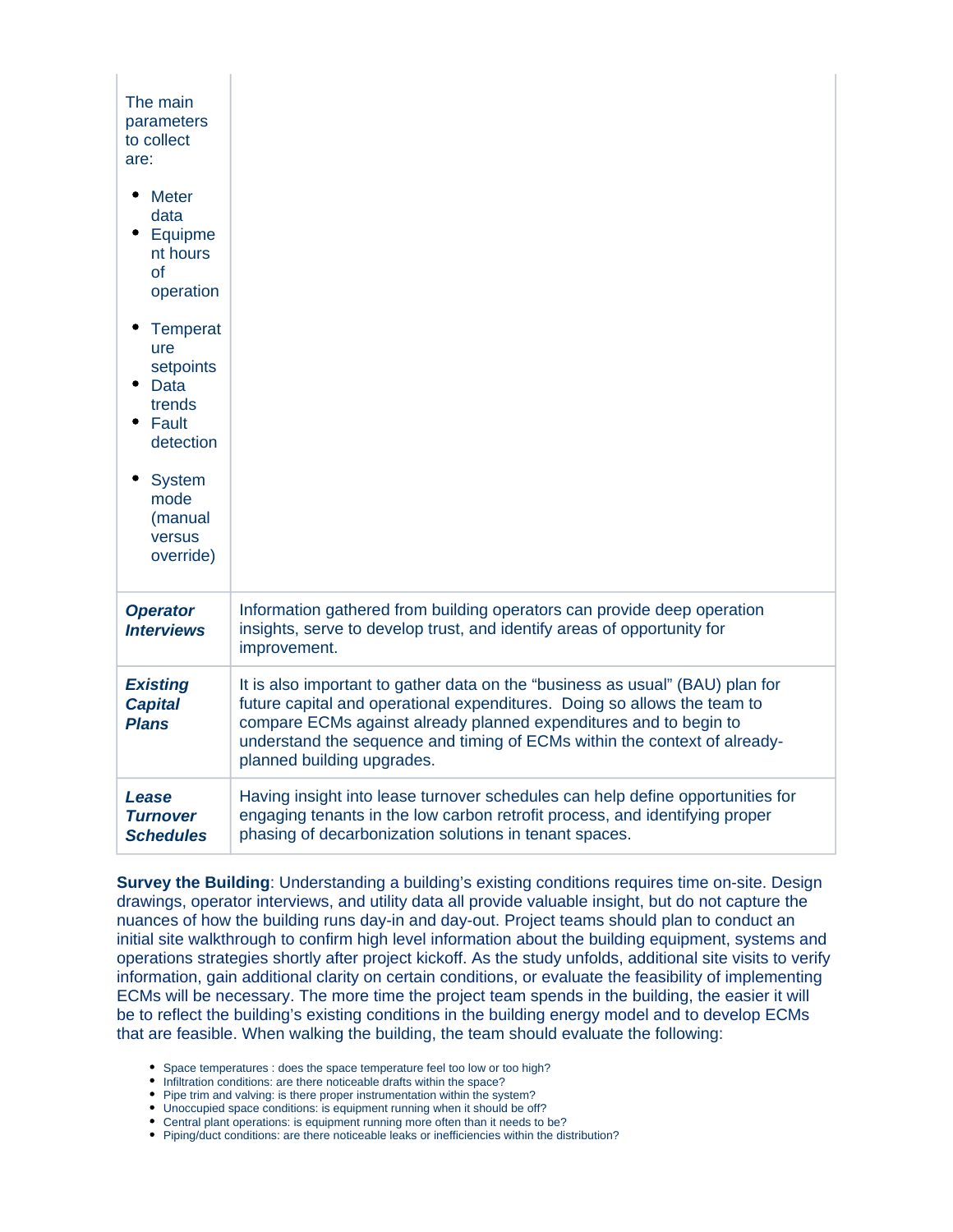Multiple controls for different equipment within a single space or physically grouped thermostats: is it possible that the controls are causing conflicting operation?

**Deploy Additional Metering (if required):** Collecting documentation and surveying the building will highlight gaps in data or information needed to build a calibrated energy model. To fill these gaps, the project team may elect to deploy additional metering to capture the missing information. Metering ultimately reduces speculation and provides real-time insight into the building's operations. Project teams should execute the following steps when developing a metering strategy:

- Identify and create an inventory of existing meters, submeters and instrumentation.
- Verify the accuracy of existing meters and ensure they are properly connected and integrated in the building management system (BMS)
- Gain direct access to view the BMS data. Ideally, the team will have viewing access to real-time building operations during the entire duration of the project.
- Identify areas where additional meters will be required.
- Develop a deployment program for additional metering needs including preferred vendors, meter types, meter quantities, locations for placement, and an installation schedule.

**Observe and Test Systems:** Building system assessments and functional tests are great ways to capture operating parameters, evaluate performance, and identify issues that can be resolved with retro-commissioning. Project teams should conduct some or all the following building tests to further inform the study:

| <b>Test/Assessment</b>                                                                                                                              | <b>Goals</b>                                                                                                                                                                                                                                                       | <b>Reference/Procedure</b>                                                                                                                                                                                                                                                                                           |
|-----------------------------------------------------------------------------------------------------------------------------------------------------|--------------------------------------------------------------------------------------------------------------------------------------------------------------------------------------------------------------------------------------------------------------------|----------------------------------------------------------------------------------------------------------------------------------------------------------------------------------------------------------------------------------------------------------------------------------------------------------------------|
| <b>Building</b><br>envelope<br>performance and<br>infiltration                                                                                      | Understand the conduction losses<br>/gains through the envelope. This will<br>inform potential envelope<br>opportunities and the baseline energy<br>model.                                                                                                         | Refer to ASTM $E1186 - 17$ for<br>standard practices for air<br>leakage site detection in building<br>envelopes and air barrier<br>systems.                                                                                                                                                                          |
| <b>Tenant electric</b><br>load<br>disaggregation, i.<br>e. plug loads,<br>lighting, IT                                                              | Identify high consumption loads within<br>tenant spaces to target critical loads<br>and opportunities.                                                                                                                                                             | Select one or two tenants and<br>install submeters on their floor<br>(can be temporary), separating<br>out loads by lighting, IT, plug<br>loads. Analyze consumption and<br>data trends to develop energy<br>conservation measures.                                                                                  |
| <b>Setpoints and</b><br>setbacks in all<br>spaces (tenant<br>areas, common<br>area, IT rooms,<br><b>MEP)</b> during<br>winter and<br>summer seasons | Determine the most energy efficient<br>setpoint/setback while maintaining a<br>comfortable space. Evaluate what is<br>possible within each space. Evaluate<br>the ability of the system to recover<br>from the setback without causing<br>excessive utility demand | Test potential setpoint and<br>setback temperatures within<br>each space type to determine<br>the optimal energy efficient<br>condition                                                                                                                                                                              |
| <b>Airside controls</b>                                                                                                                             | Verify that airside controls are<br>configured to optimize energy and<br>indoor air quality. Identify easy-to-<br>implement and inexpensive<br>controls ECMs                                                                                                       | Test procedures will vary based<br>upon the type of airside<br>equipment in use; however, the<br>following assessments are<br>applicable to many<br>airside configurations and can<br>act as a starting point:<br><b>Step 1: Verify that static</b><br>pressure setpoint controls are<br>correct per the sequence of |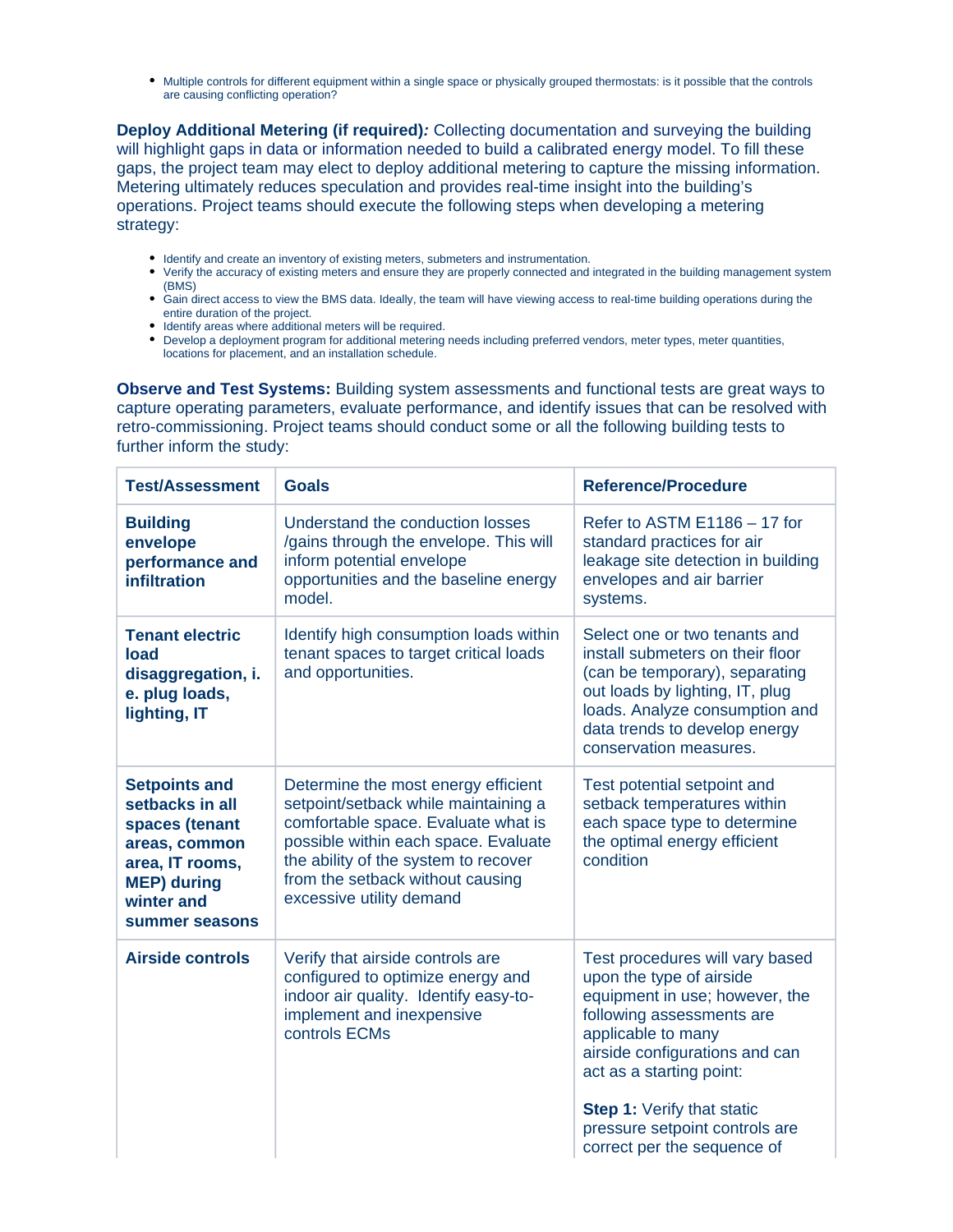|                              |                                                                                                                                                                | operations or current facility<br>requirements.<br><b>Step 2:</b> Verify that supply air<br>temperature resets are<br>programmed and operating<br>within the correct range.<br><b>Step 3: Verify that terminal box</b><br>minimum and maximum setpoint<br>are appropriately set per the<br>latest balancing report.<br><b>Step 5: Confirm if outdoor</b><br>airflow stations are installed, and<br>if so, verify that the appropriate<br>amount of outside air is being<br>delivered per the design<br>documents or current facility<br>requirements.<br>Step 6: Verify if a demand<br>control ventilation (DCV)<br>program is in place. If so,<br>confirm that outside airflows are<br>reduced as occupancy is<br>reduced.<br><b>Step 7: Verify that turndown</b><br>controls are appropriately<br>reducing equipment |
|------------------------------|----------------------------------------------------------------------------------------------------------------------------------------------------------------|------------------------------------------------------------------------------------------------------------------------------------------------------------------------------------------------------------------------------------------------------------------------------------------------------------------------------------------------------------------------------------------------------------------------------------------------------------------------------------------------------------------------------------------------------------------------------------------------------------------------------------------------------------------------------------------------------------------------------------------------------------------------------------------------------------------------|
| <b>Waterside</b><br>controls | Verify that waterside controls are<br>configured to optimize energy and are<br>load-dependent.<br>Identify easy-to-implement and<br>inexpensive controls ECMs. | temperatures or flows in low load<br>conditions.<br>Test procedures will vary based<br>upon the type of waterside<br>equipment in use; however, the<br>following assessments are<br>applicable to many waterside<br>configurations and can act as a<br>starting point:<br><b>Step 1:</b> Verify that static<br>pressure setpoint controls are<br>correct per the sequence of<br>operations or current facility<br>requirements.<br><b>Step 2: Verify that supply or</b><br>return temperature resets are<br>programmed and operating<br>within the correct range.<br>Step 3: Confirm if an<br>economizer mode is available,                                                                                                                                                                                            |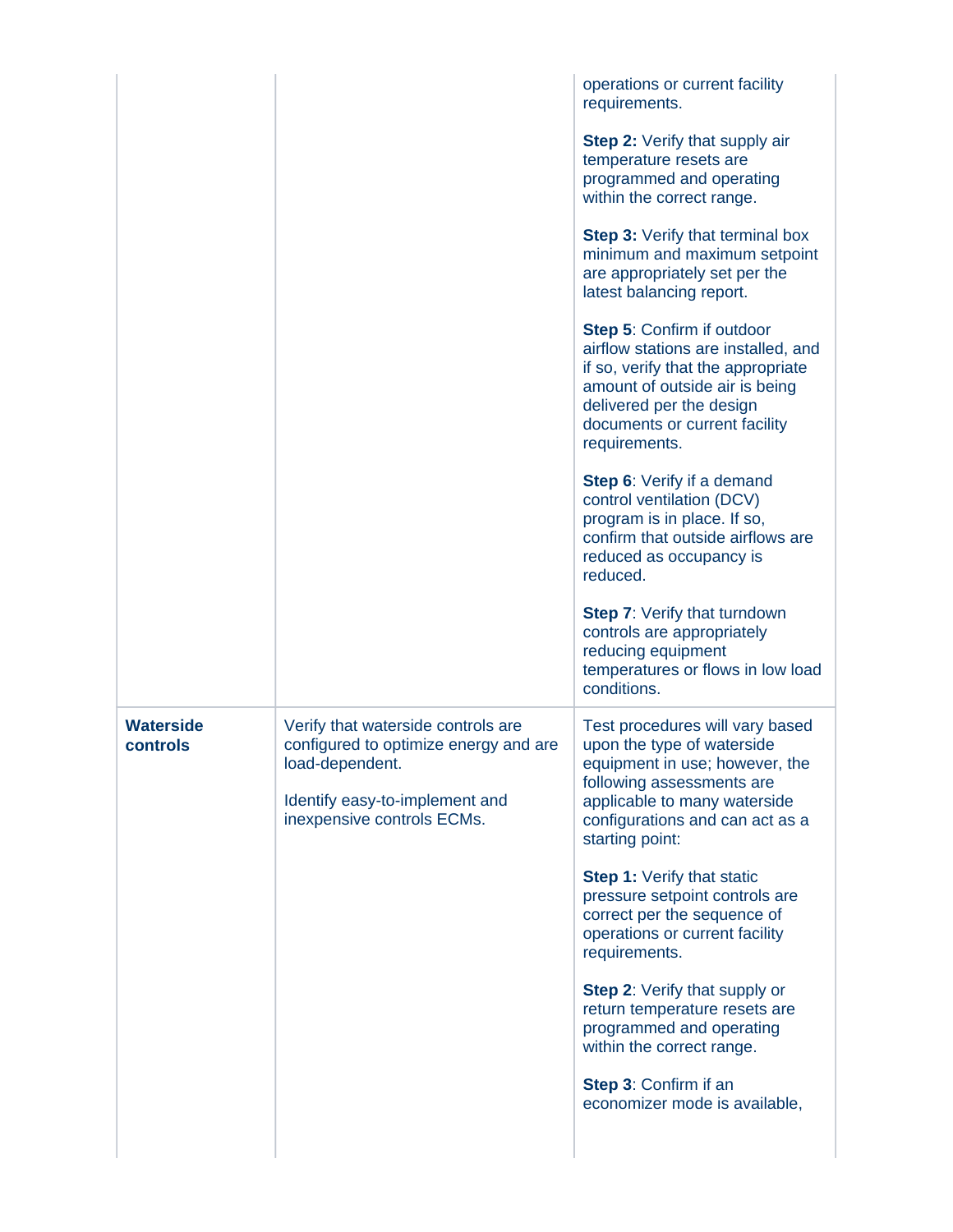|                                    |                                                                                                                                                                                    | and if so, verify that the system<br>appropriately enables this mode<br>in certain weather conditions.<br><b>Step 4: Verify that turndown</b><br>controls are appropriately<br>reducing equipment<br>temperatures or flows in low load<br>conditions. |
|------------------------------------|------------------------------------------------------------------------------------------------------------------------------------------------------------------------------------|-------------------------------------------------------------------------------------------------------------------------------------------------------------------------------------------------------------------------------------------------------|
| <b>BMS Anomalies</b><br>and Faults | Identify discrepancies in what the<br>BMS is outputting on the front-end<br>versus the actual observed<br>conditions. Identify easy-to-implement<br>and inexpensive controls ECMs. | For each tested system,<br>compare the BMS outputs to the<br>actual measured data or<br>observed condition. Identify the<br>root cause of the discrepancy<br>and correct.                                                                             |

**OUTPUTS**

- An additional metering strategy with a timeline for installation and a plan for measurement & verification of new meters.
- A preliminary list of operational adjustments and retro-commissioning issues based upon building surveys and building system assessment/tests.
- A plan for implementing operational opportunities like setbacks and setpoint adjustments.

**IN PRACTICE - CASE STUDY EXAMPLES**

| <b>Playbook Partner</b>      | <b>Deliverables</b> |
|------------------------------|---------------------|
| <b>Empire State Building</b> | Click here          |
| PFNN 1                       | Click here          |
| 100 Avenue of the Americas   | Click here          |

**LESSONS LEARNED & KEY CONSIDERATIONS**

- **Investigation and discovery is an iterative process**  Information from all avenues including reviewing design drawings, walking the building, talking to the facilities team and performing building tests will be required to create a full picture of the building's existing condition. Consistent feedback is the key to success.
- **Organization should be a top priority**  The amount of information collected on the building will be significant. To ease the burden of developing an energy model for the building, information should be verified and organized so that it can be easily referenced throughout the project.
- **Business operations are as important as facility operations** Energy studies tend to focus only on the architectural and MEP operations within the building. Project teams spend a lot of time understanding how equipment and systems operate and perform, but often don't spend enough time considering the building's existing lease turnover schedules, existing capital plans, or hold strategy. These business considerations are critical to understanding the types of decarbonization strategies that building ownership are likely to invest in.

[Back to Table of Contents](#page-0-2)

### <span id="page-8-0"></span>**Build the "Business-as-Usual" Base Case**

[Back to Table of Contents](#page-0-2)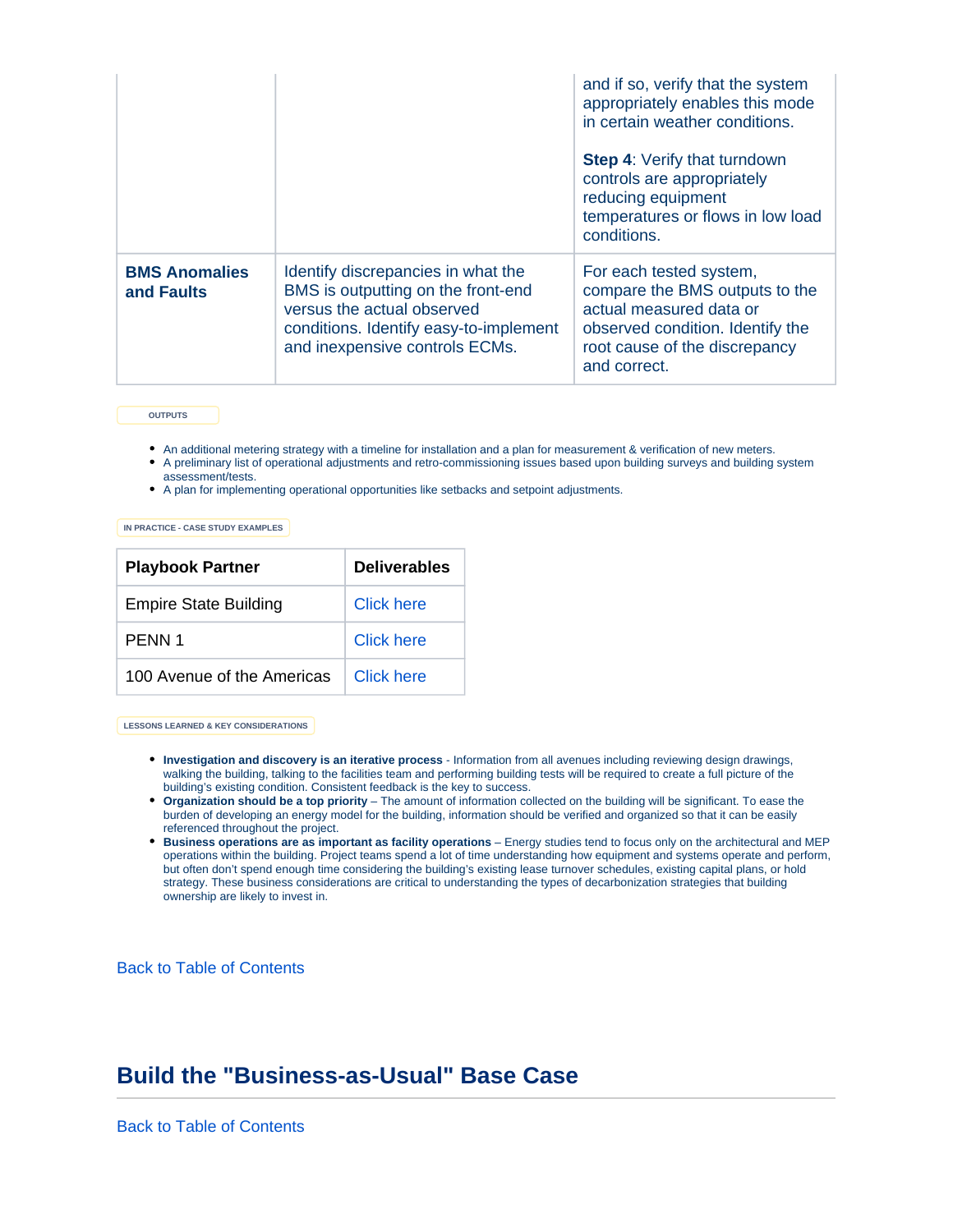Building the business-as-usual (BAU) base case occurs between the Discovery and Energy Modeling phases and includes an analysis of the building's utility data to gain insight into how the building uses energy at a high level and how that consumption translates to carbon emissions. From this analysis, the project team will be able to evaluate the building's exposure to mandates such as Local Law 97.

**INPUTS**

Building the BAU base case requires obtaining one full year of utility data, at a minimum.

**ACTIVITIES**

**Utility Analysis (Baseline Condition):** As the project team learns the building, one full year of utility data (at a minimum) will be collected. The project team should visualize this data on a monthly basis to further develop its understanding of how and when the building uses energy. The following list of questions can be used to guide the analysis:

- What fuel types are consumed by the building?
- When are fuel types used the most or the least and why?
- Are there unexpected peaks in when certain kinds of fuel are being used?
- What is the building Energy Use Intensity (EUI) and how does it compare to peer buildings?
- What is the building Energy Cost Intensity (ECI) and how does it compare to buildings?
- What service class is the building in and what is the tariff structure for that service class?
- How does demand correlate with cost?

Based on the results of this activity, the project team will begin to form hypotheses about how building systems interact, which end uses are the most energy intensive, and where deeper energy and carbon reduction strategies may be pursued.

**Building Performance Standard Impact Analysis:** Depending on the jurisdiction in which the deep energy retrofit study is taking place, it may be beneficial for the project team to evaluate the building's current performance against mandates or building performance standards (BPS) that are in effect. In New York City, for example, Local Law 97 is a BPS that many building owners are focused on. Other jurisdictions may have energy use intensity (EUI) targets or other metrics for performance. The outcome of the impact analysis may help to inform the overall decarbonization approach for the building. Project teams should execute the following steps to conduct a BPS impact analysis:

- **Step 1**: Aggregate annual utility data by fuel type.
- **Step 2:** Convert raw data into the appropriate BPS metric. In the example of LL97, annual fuel consumption is converted to annual carbon emissions with carbon coefficients that are published in the law.
- **Step 3:** Compare the building's annual performance against the BPS performance criteria.
- **Step 4:** Consider how the building's performance might change over time as the electric grid decarbonizes. In the example of LL97, a building's carbon emissions associated with electricity consumption will naturally decline over time as the grid decarbonizes.
- **Step 5**: Calculate impacts of compliance or non-compliance with the BPS. For LL97, building emissions in excess of the allowable carbon limit results in an annual financial penalty.
- **Step 6:** Share results with the building management and ownership teams to further inform that building decarbonization approach.

During the energy retrofit process, the team will discover simple ways to reduce energy consumption that can be implemented almost immediately. With real-time data, the BMS allows the team to analyze how effective the changes to the system are.

**OUTPUTS**

Deliverables for this task include the following:

- Energy, carbon & cost end use breakdowns (monthly)
- Demand and tariff structure analysis
- Mandate or Building Performance Standard impact analysis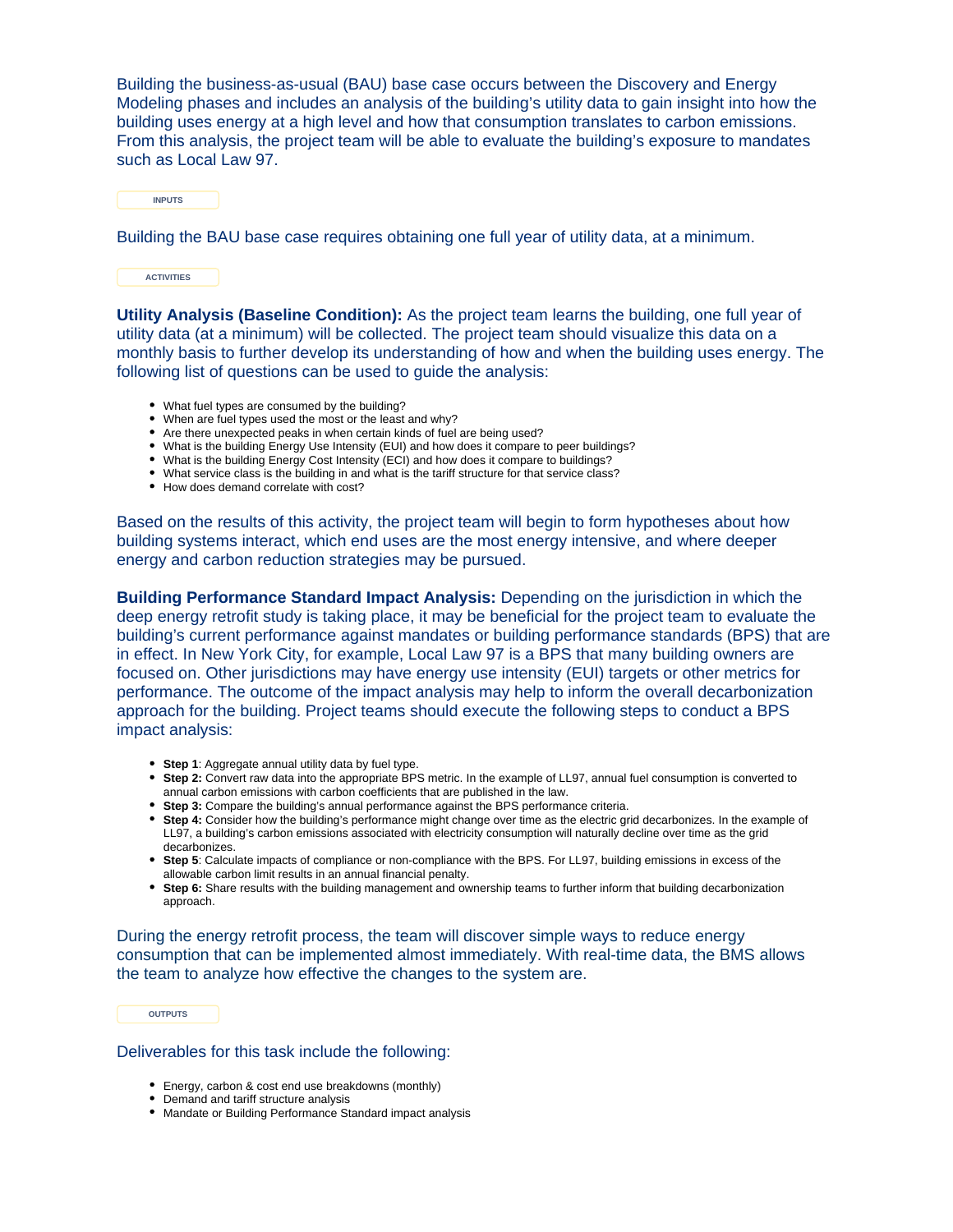**IN PRACTICE - CASE STUDY EXAMPLES**

| <b>Playbook Partner</b>      | <b>Deliverables</b> |
|------------------------------|---------------------|
| <b>Empire State Building</b> | Click here          |
| PFNN 1                       | Click here          |
| 100 Avenue of the Americas   | Click here          |

**LESSONS LEARNED & KEY CONSIDERATIONS**

- **Visualize the data –** Data visualizations can bring insights to light and help project teams explain these insights to non-technical audiences. Making complex energy analysis accessible to all members of the project team, including those without technical backgrounds, will lead to a more engaging and actionable process for all.
- **BPS impact assessments can alter the deep energy retrofit approach –** Mandates and building performance standards are often successful in getting building owners to think more critically about existing building energy and carbon performance; however, the anticipated impact of a BPS can alter how the project team approaches a deep retrofit project. For example, if an Owner discovers that their building is not subject to non-compliance penalties until 2030 or 2035, they may elect to wait on larger retrofit projects than they would have if penalties were imminent in 2024. It's important that project teams review BPS exposure with the Owner before settling on a particular decarbonization strategy or timeline.
- **Consider the grid** When evaluating a building's anticipated performance over time in the BAU base case, the project team must take grid decarbonization into account. The overall outlook for the building can change drastically with and without grid decarbonization. Both scenarios must be explored and discussed with the building owner and management team

[Back to Table of Contents](#page-0-2)

## <span id="page-10-0"></span>**Identify Preliminary ECMs & Carbon Reduction Strategies**

[Back to Table of Contents](#page-0-2)

**INPUTS**

Based on the work completed during the "Learn the Building" and "Build the BAU Base Case" tasks, the project team should already have a sense of the ECMs that are a good fit for the building. The project team should review the outcomes of the work done up to this point and develop a list of preliminary strategies so the team can level set on an approach as the project enters the Energy & Carbon Modeling phase.

**ACTIVITIES**

**Develop a Tiered List of ECMs:** Through the document collection and building system assessments, the project team likely identified low or no-cost operational items that can be implemented immediately. These simple items should be grouped and presented as Tier 1 measures. Deeper measures that require more upfront capital and/or have a longer lead time should be separated out into Tier 2 items. Tiers can be based upon cost or timeframe for implementation. Categorizing measures in this way will support building owner decision-making.

**Conduct a Qualitative Assessment of ECMs:** Once the measures are appropriately categorized into tiers, the project team should generate a qualitative assessment of each measure, based on metrics that are important to the building management team. For example, one building team may identify disruption to tenants as their primary go/no-go metric when deciding which strategies deserve deeper analysis. Metrics will vary from project to project.